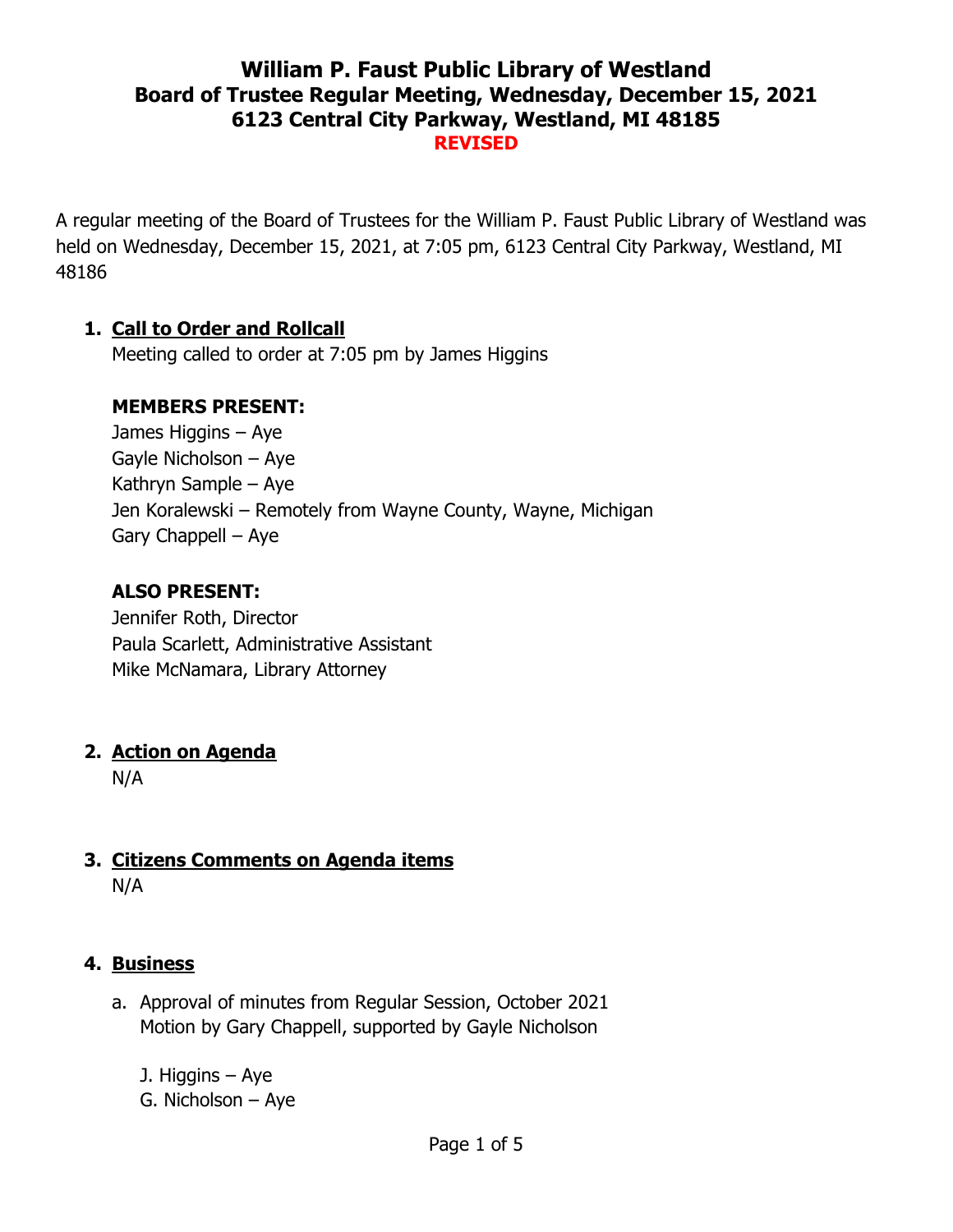- G. Chappell Aye
- K. Sample Aye
- J. Koralewski Aye

Motion Carried

b. Approval of bills for September 2021. Provided the backup of the Lockers (Florence Corp.) and the Sign (Sitto Industries) that Gary questioned.

Motion by Kathryn Sample, supported by Gary Chappell

J. Higgins – Aye G. Nicholson – Aye G. Chappell – Aye K. Sample – Aye J. Koralewski – Aye

Motion Carried

- c. Approval of bills for October 2021 Motion by Kathryn Sample, supported by Gary Chappell
	- J. Higgins Aye
	- G. Nicholson Aye
	- G. Chappell Aye
	- K. Sample Aye
	- J. Koralewski Aye

Motion Carried

- d. Approval of bills for November 2021 Motion by Kathryn Sample, supported by Gary Chappell
	- J. Higgins Aye
	- G. Nicholson Aye
	- G. Chappell Aye
	- K. Sample Aye
	- J. Koralewski Aye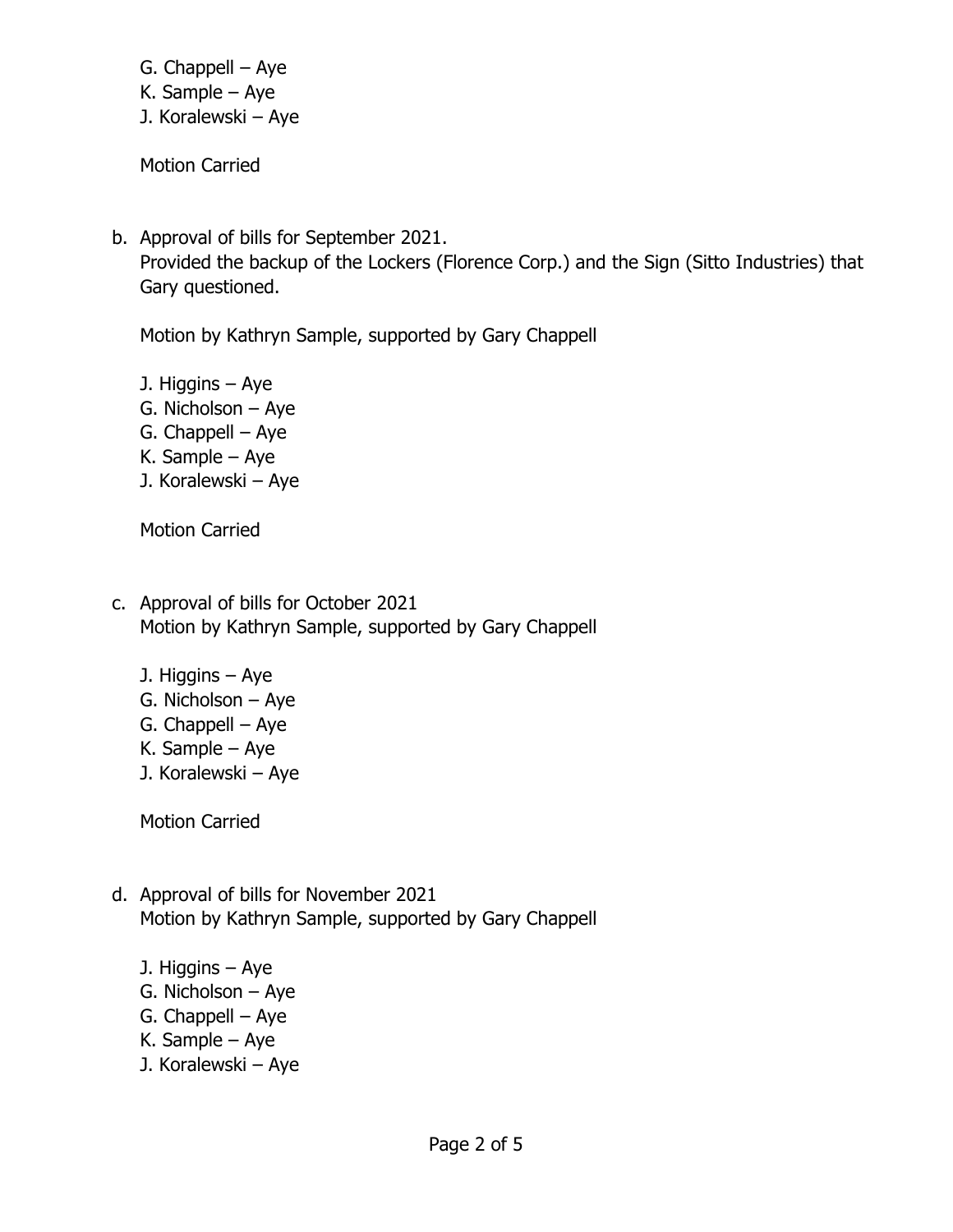Motion Carried

e. RFP for Generator

Motion to open discussion for a generator for the Library. Motion by Gary Chappell, supported by Gayle Nicholson

- J. Higgins Aye
- G. Nicholson Aye
- G. Chappell Aye
- K. Sample Aye
- J. Koralewski Aye

Motion Carried

Table discussion for the generator until we have more information on the expansion of the Library.

Motion to close the discussion for the generator for the Library. Motion by Gary Chappell, supported by Kathryn Sample

- J. Higgins Aye
- G. Nicholson Aye
- G. Chappell Aye
- K. Sample Aye
- J. Koralewski Aye

Motion Carried

f. 25<sup>th</sup> Anniversary Recap

The front door count was 857 on Saturday, November 6, 2021. This number does not include all residents and guests who entered through the courtyard doors. We may have 600+ people walk through our doors on a typical Wednesday. It was a great turnout, and Jennifer heard many accolades. Another Library Director reached out to Jennifer to let her know that it was a fantastic party.

g. Marketing Position

We haven't received many qualified applications. One hundred applied, we reached out to six people, and only one person interviewed and declined the offer. In six months, we will post again.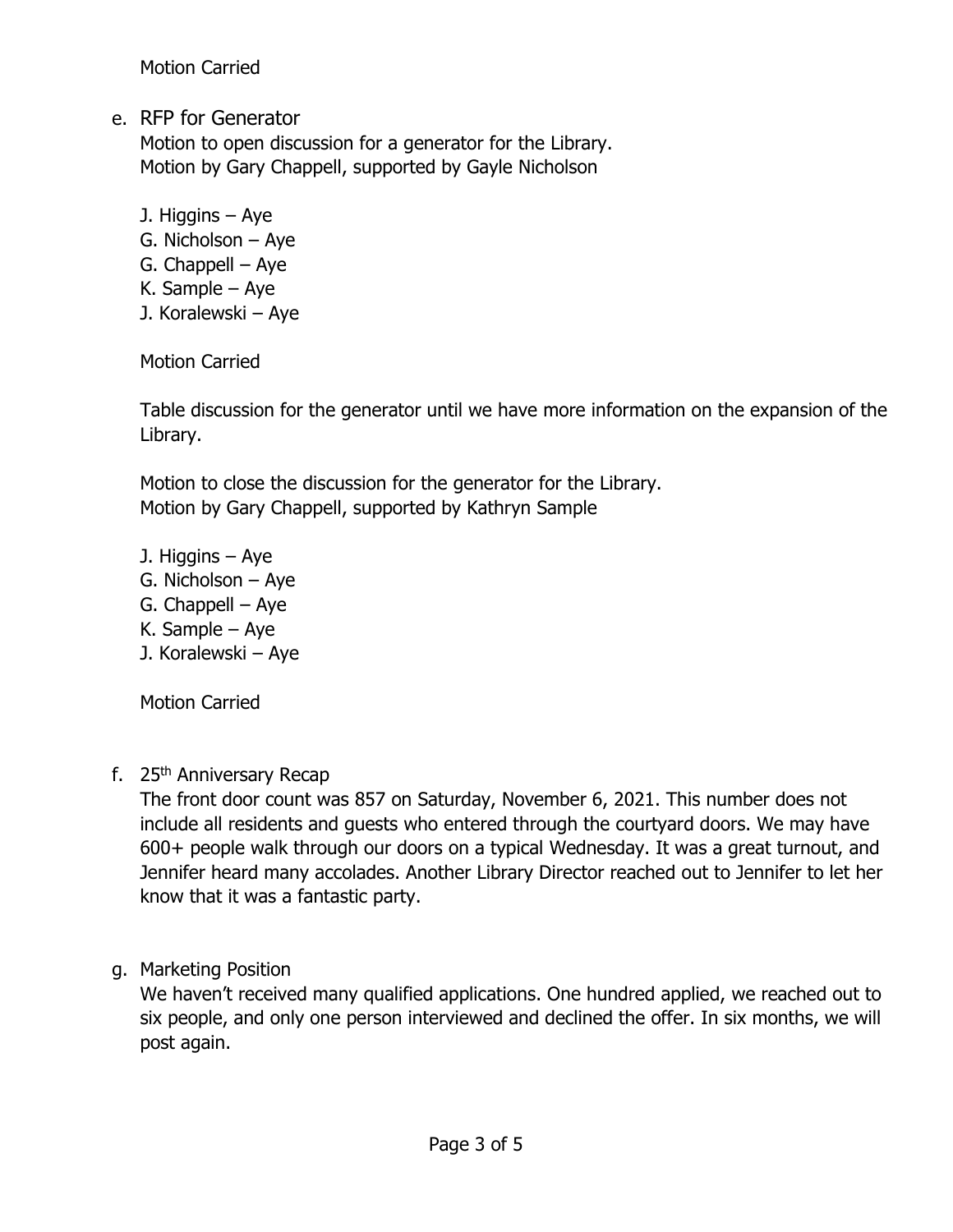h. Friends of the Library – Lynne Hagmann

Although Lynne had to leave early, she wanted everyone to know that on January  $3<sup>rd</sup>$ , the Friends will be doing a soft open for book donations. Lynne has asked the Library not to tell the patrons and not post on social media yet. They would like the new volunteers to learn how books are processed. The Friends have ordered new bags and a sign for the Friends Shop to indicate the hours of donations.

## **5. New Business**

a. Policy Updates – how to proceed Lorene took over the Policy handbook when she became the Circulation Dept Head. She has accomplished a lot, but it's an ongoing project. We will report back next month on progress.

## b. 2021-2022 Budget

Paula and Jennifer are reviewing some of the line items that need adjustments. They will have a better understanding in January.

### c. Laminator

Cari Fry submitted a proposal for a large format Laminator, after discussion the board agreed to approve the expense with a maximum spend of \$2,600.00

Motion to approve the purchase of the recommended Laminator Motion by Gary Chappell, supported by Jen Koralewski

- J. Higgins Aye
- G. Nicholson Aye
- G. Chappell Aye
- K. Sample Aye
- J. Koralewski Aye

Motion Carried

## **6. Directors Report**

Hot spots aren't being used like they were previously last summer. We are thinking of not renewing some of the contracts. I will provide more information next month. We have spoken about most of the items on my list already.

## **7. Citizens Comments**

N/A